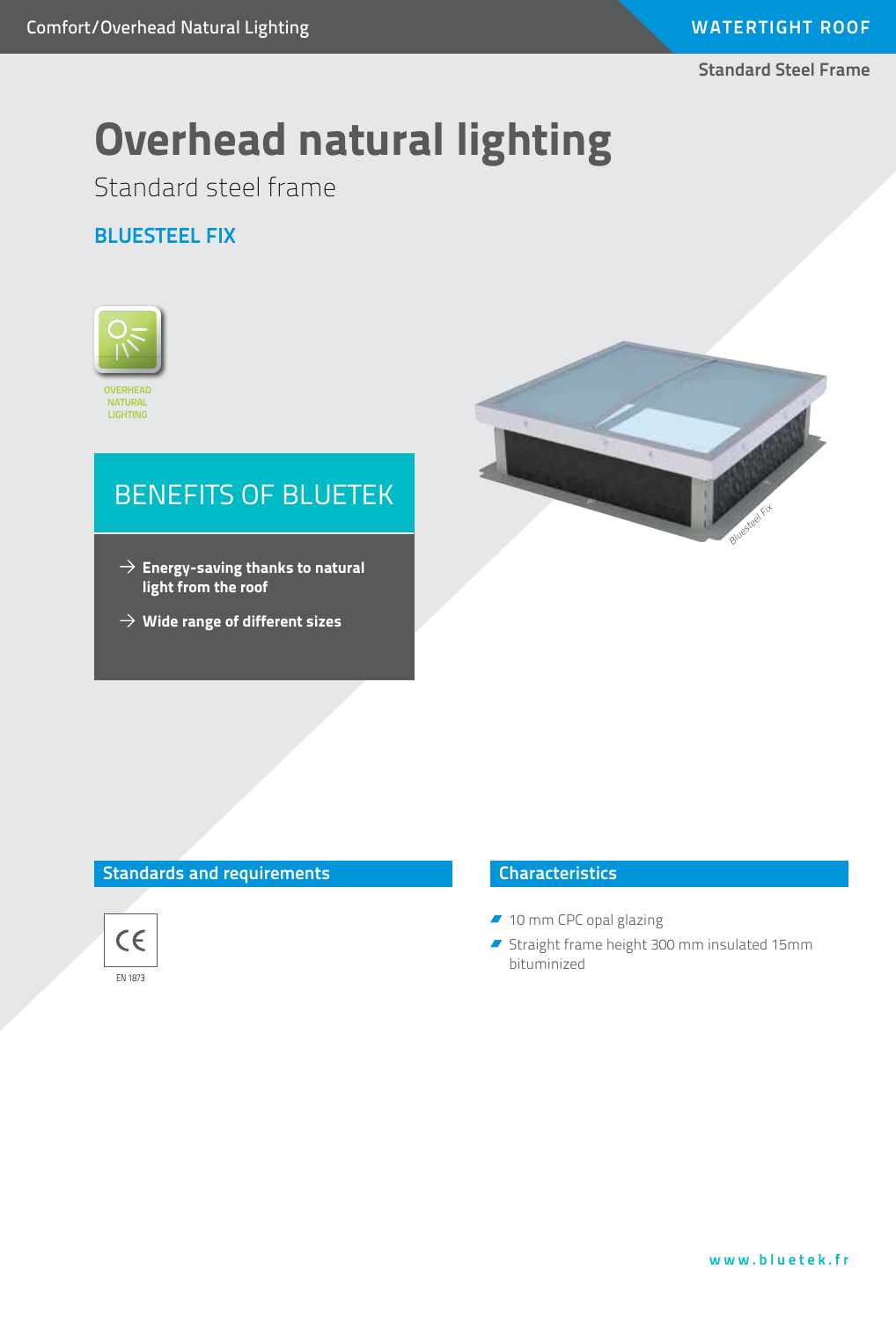### **Overhead Natural Lighting | Standard Steel Frame BluesteEL FIX**

#### **Technical characteristics**

| <b>Measurements</b>                                          |                                                   |
|--------------------------------------------------------------|---------------------------------------------------|
| <b>Commercial measurements</b><br>(roof cavity)<br>L/W in cm | Light measurements<br>(top cavity)<br>L x W in cm |
| 50/50                                                        | 50 x 50                                           |
| 60/60                                                        | 60 x 60                                           |
| 70/70                                                        | 70 x 70                                           |
| 80/80                                                        | 80 x 80                                           |
| 90/90                                                        | 90 x 90                                           |
| 100/100                                                      | 100 x 100                                         |
| 110/110                                                      | 110 x 110                                         |
| 120/120                                                      | 120 x 120                                         |
| 130/130                                                      | 130 x 130                                         |
| 140/140                                                      | 140 x 140                                         |
| 150/150                                                      | 150 x 150                                         |
| 160/160                                                      | 160 x 160                                         |
| 170/170                                                      | 170 x 170                                         |
| 180/180                                                      | 180 x 180                                         |
| 190/190                                                      | 190 x 190                                         |
| 200/200                                                      | 200 x 200                                         |
| 50/100                                                       | 50 x 100                                          |
| 70/100                                                       | 70 x 100                                          |
| 80/130                                                       | 80 x 130                                          |
| 100/140                                                      | 100 x 140                                         |
| 100/150                                                      | 100 x 150                                         |
| 100/200                                                      | 100 x 200                                         |
| 120/140                                                      | 120 x 140                                         |
| 120/160                                                      | 120 x 160                                         |
| 120/170                                                      | 120 x 170                                         |
| 120/180                                                      | 120 x 180                                         |
| 120/200                                                      | 120 x 200                                         |
| 120/220                                                      | 120 x 220                                         |
| 120/240                                                      | 120 x 240                                         |
| 120/250                                                      | 120 x 250                                         |
| 120/300                                                      | 120 x 300                                         |
| 140/160                                                      | 140 x 160                                         |
| 140/200                                                      | 140 x 200                                         |
| 140/250                                                      | 140 x 250                                         |
| 140/300                                                      | 140 x 300                                         |
| 150/200                                                      | 150 x 200                                         |
| 150/250                                                      | 150 x 250                                         |
| 150/300                                                      | 150 x 300                                         |
| 160/200                                                      | 160 x 200                                         |
| 160/250                                                      | 160 x 250                                         |
| 160/300                                                      | 160 x 300                                         |
| 180/250                                                      | 180 x 250                                         |
| 180/280                                                      | 180 x 280                                         |
| 180/300                                                      | 180 x 300                                         |
| 200/250                                                      | 200 x 250                                         |
| 200/300                                                      | 200 x 300                                         |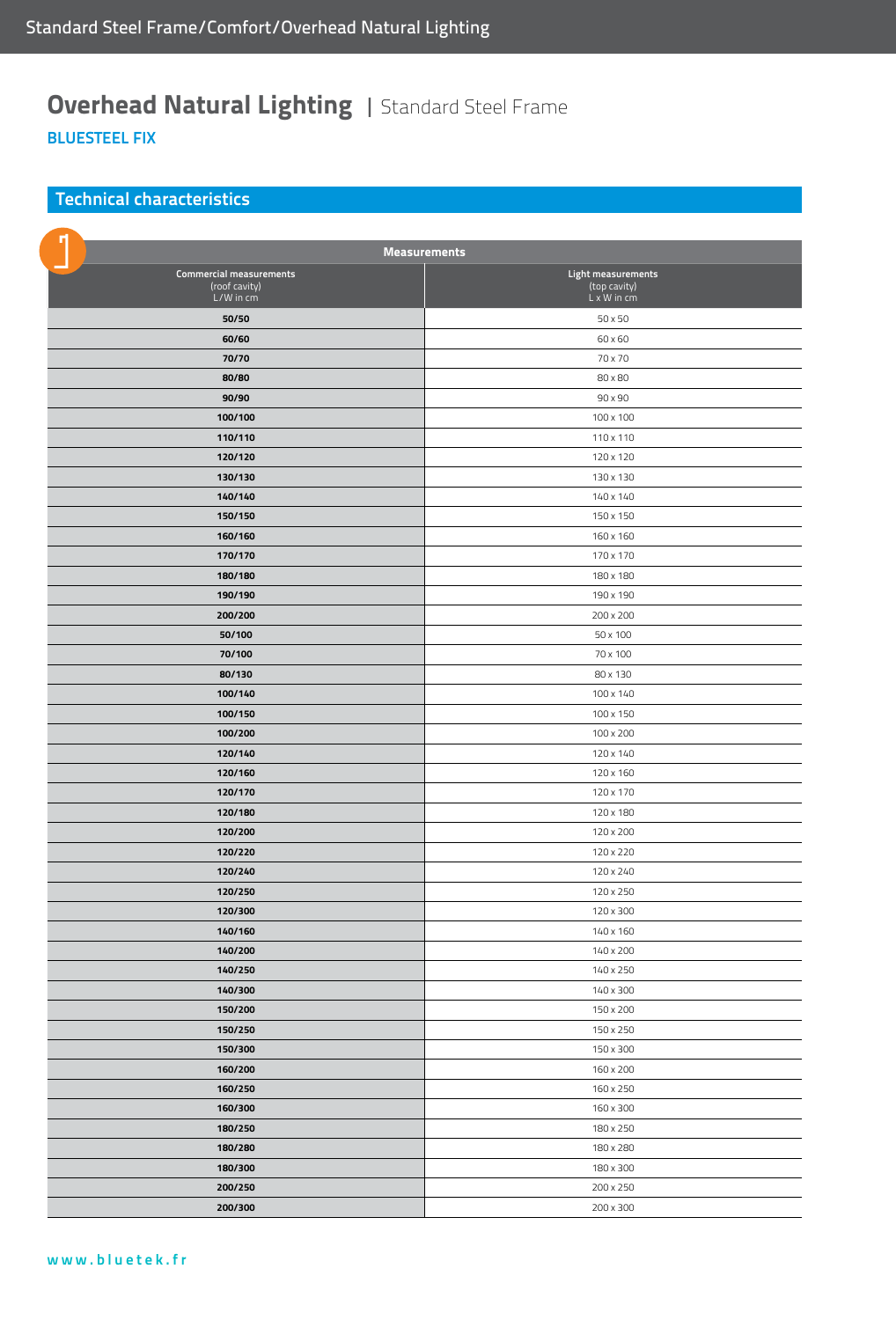### **Overhead Natural Lighting | Standard Steel Frame BluesteEL FIX**

#### **Technical sections**